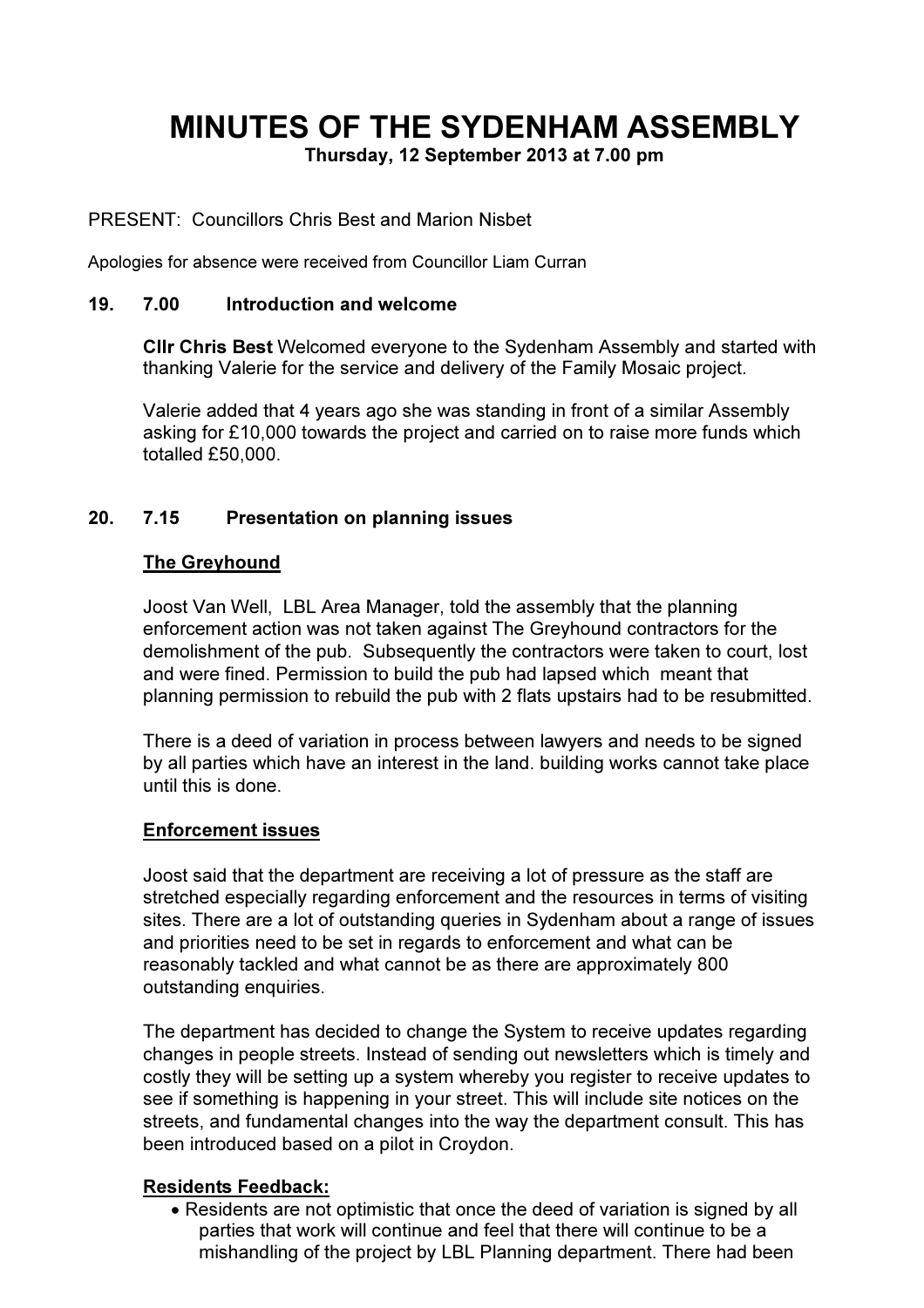attempts by residents to show LBL Planning department that the developer of The Greyhound was not acting lawfully and was overlooked for many months.

- There is a concern from the residents that sites are not regularly visited by LBL officers and are therefore unable to see what the developers are doing first hand, as in the case of The Greyhound who have acted unlawfully and demolished a building that should not have been, and build what they did not have permission to build.
- The residents are concerned that LBL had knowledge that the developers had previously tried to cut corners with LBL projects so shouldn't have used them again in this instance.
- A resident explained that there are a lot of issues surrounding The Greyhound and the assembly need to think of how they can resolve the situation and what they would like to see on the site. E.g. A public square, restaurant, outside space for residents to use rather than what is currently present.

Cllr Chris Best added a report back will be given on the update of The Greyhound as the issue is still with legal, and there is an expectation from the community that the Planning department will enforce action against the developers to build and complete agreements. Cllr Chris Best went on to add the enforcement issues around satellite dishes, shop fronts, and temporary signs should be actioned.

In response Joost said that with enforcement there is procedure that needs to be taken and the question, 'what harm has been caused by the development?' needs to be asked. The powers of enforcement are limited and take a negotiation approach with shop owners to shop fronts.

## Consultation on the Statement of Community Involvement

#### Residents Feedback:

- Residents are unhappy with the signage as some notices are a few years old and need to be regularly updated.
- Good quality monitoring for access to the website is needed as there is a concern that moving the System for updates in their area from Paper to Electronic will be excluding marginal communities by going purely web based. Enforcement needed to find a way that these marginalized communities will have a way of accessing services.
- The Windmill pub in Kirkdale Road is under threat as Sainsbury's have applied and been granted a license. The notices for planning have not been displayed and the residents have contacted Sainsbury's and the planning department about this. Nothing has been done for 6 weeks.

Joost added that there are many other ways for residents to access services for example Sydenham Forum and he will be taking the issue regarding notices back to the office.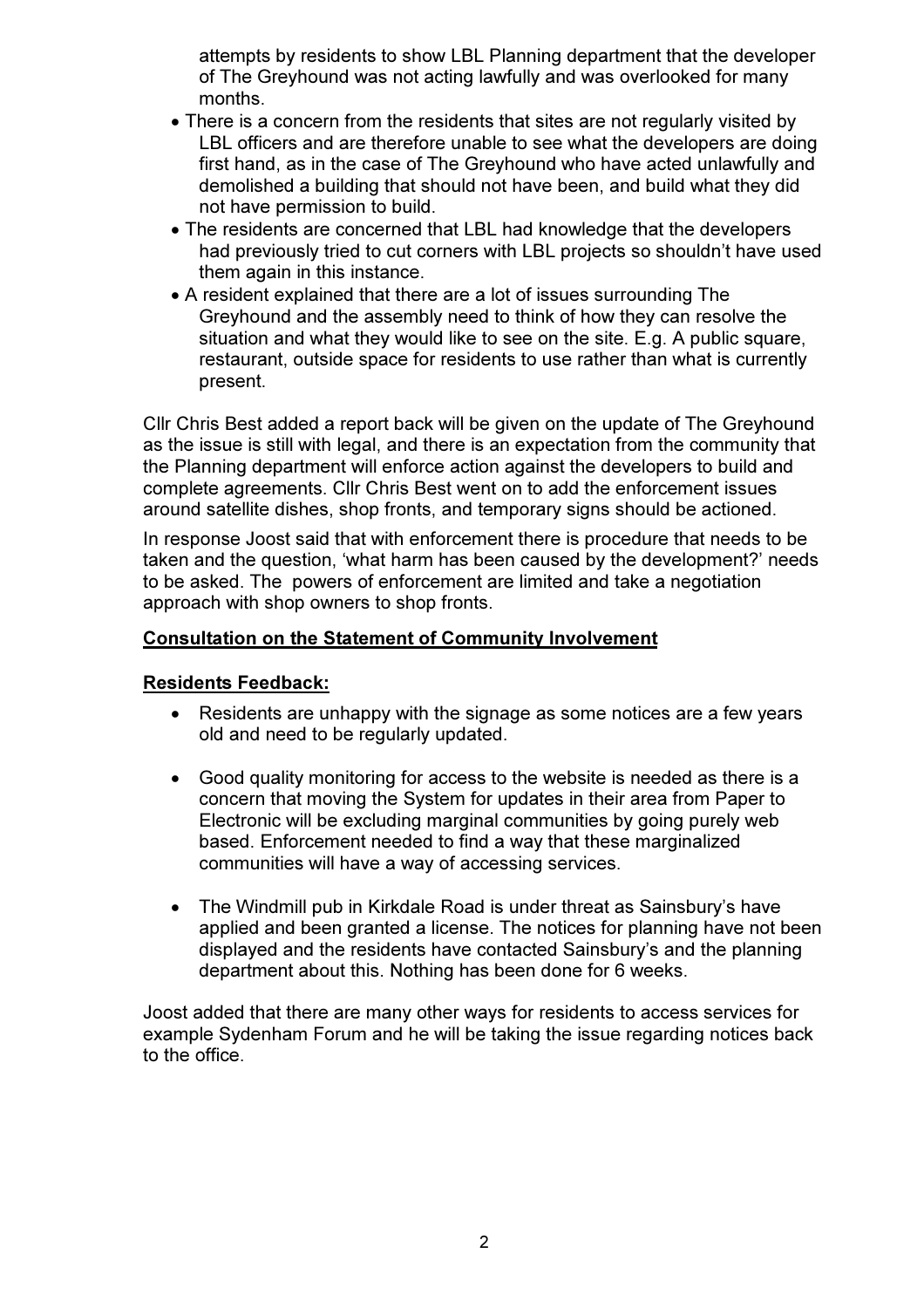#### 21. 7.05 Presentation on Sydenham Road improvements

Tom Henry from Highways with Jill and Steve from Riney's were present to pick up on any issues from Sydenham Road and to present the map to outline the work that will be carried out further down the road. See Pamphlet Drawing and letter to residents Documents

Tom Henry, Engineering manager LBL ,stated that there has been approval for extension works with Riney's w3hich will take place over the next 3-4 months. Skanska will be working with UK power networks connections and disconnections in regards to lamp columns and once the connections are made the old lamp columns will be removed.

17 trees are to be planted in November. There are proposals for planting on the roundabout which is due to be completed by the end of September.

Skanska's work is almost complete except for the works on Station Approach. The last element of Station Approach wasn't completed because of an issue with the toilets, wall and the small planting station that wasn't transferred over to the council. Tom has been chasing this and is hoping for progress to book in with Network Rail Track possessions to remove these and finalise the work including ordering the new toilet and finishing the demolition and paving.

There will also be legible London signs installed by Transport for London's contractors.

Steve from JB Riney thanked the residents, businesses, stakeholders, and Lewisham Council for the cooperation and the support for the works to be completed on time. They also expressed that it was a pleasure to work in Sydenham and are looking forward to starting the extension works.

Steve commented on the black tarmac and said that this was temporary until the trees were planted, and was the same case for the black tarmac around Sydenham which is for the connections to be made for the lamp columns.

Urban Design London will be doing an inspection on the  $4<sup>th</sup>$  October and walking around Sydenham high street to see how the industry perceives the scheme. Urban Design have expressed a roaring success and are looking to extend the Street scaping in Sydenham to other areas in London.

Steve added there is a letter going out showing the proposal map of the extension works. Riney will be doing the pavement works until the end of January.

Steve asked that any comments feedback and suggestions people have should be addressed to himself to action immediately.

#### Residents Feedback:

- The steps outside the building are hard to see in the dark.
- More signage is needed.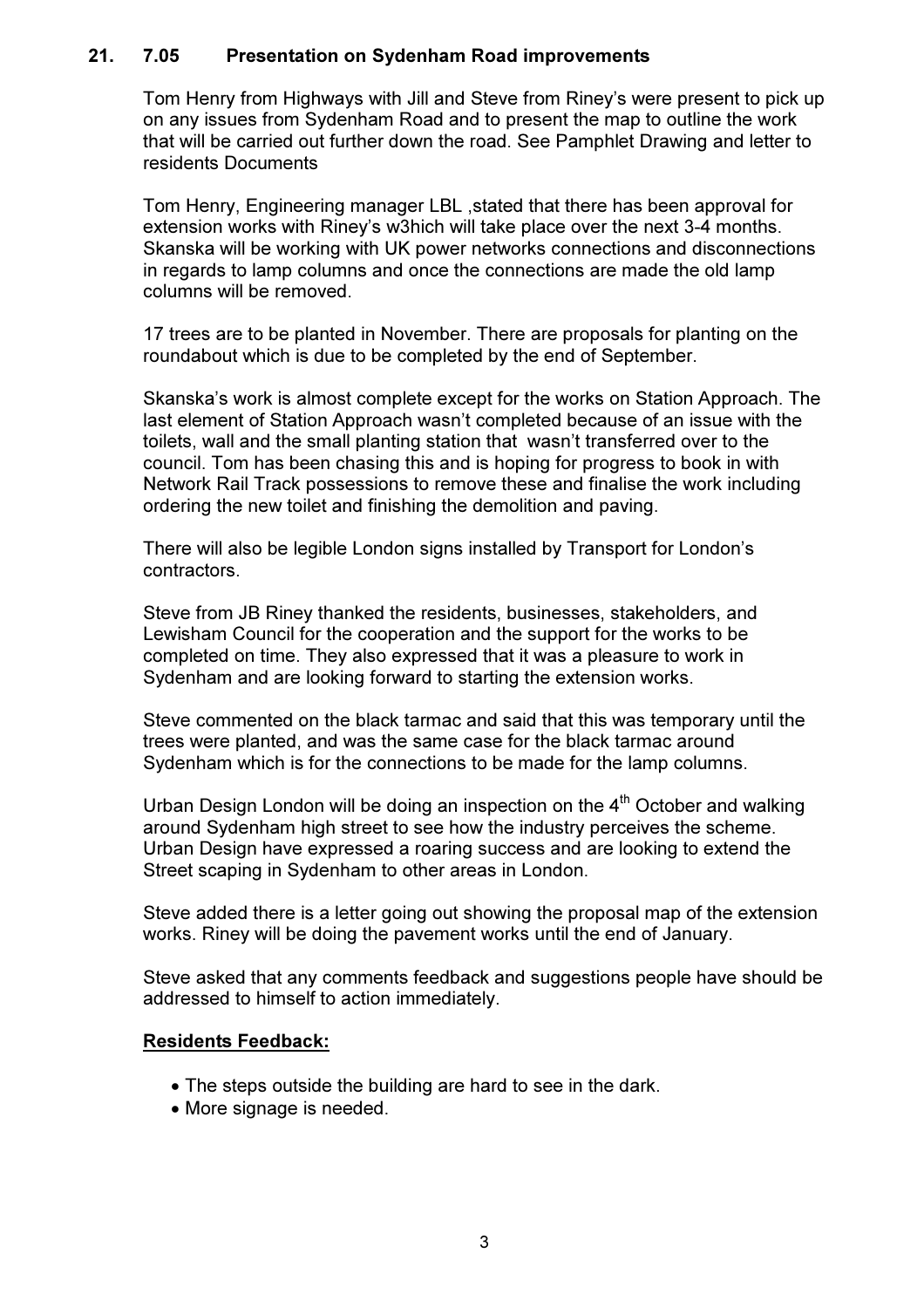- Chewing gum marks are spoiling the new paving. There should be a look into finding a jet washer to share between wards to be used on the chewing gum.
- The traffic around Sydenham has increased vastly, and may be issues around the traffic lights.
- There should be a yellow box junction with cameras on the roundabout to alleviate the traffic flow so cars are not blocking one another.
- The residents thanked Tom Henry and Riney's on the scheme. They expressed that in order for the scheme to be a success the traffic and signals should be sorted out in order to see the real benefits.
- It is hoped from the residents that despite the extension works, they be extended further.
- The pot holes around Sydenham are disrupting to the residents and needs to be addressed immediately as has been an issue for 6 years.

Cllr Chris Best thanked Tom and Riney's for attending the meeting and will give an update in the meeting in November on how far the works have got.

## 22. 7.35 Sydenham School - improvements on site

Carolyn Unsted, Sydenham School Head teacher ,expressed that the school is a significant part of the community and has been educating the young women of the borough since 1917.

Sydenham School is the last of the schools in Lewisham to be rebuilt and has been able to learn lessons from other developments. They have received great community support with the overall project costing £22 million.

The site will include a horticulture section with chickens and other animals. There will be outdoor education including learning, performances, and play areas with an overall increase of outdoor space for the students to utilise. There will be a sports hall, dance and drama studio and a sixth form area.

Each student will have a handheld device or tablet including the sixth form. Over 300 students have been recruited into year 12. There will be a hall for hire within the school for community to use . There will also be separate SEN centre with a primary classroom to increase the confidence of the students going onto secondary school with the aim of making the transition much smoother.

## Residents Feedback:

• Residents feel there is a need to include the residents of Sydenham with the School, e.g. Community Groups, Youth Groups.

## 23. 7.50 SEE3 Town Team Action Groups

Cllr Chris Best talked through the map handout including how technology and community engagement can develop to find out hidden secrets about Sydenham with the aim of joining the three areas together. She expressed the importance of events in the borough in bringing the community together.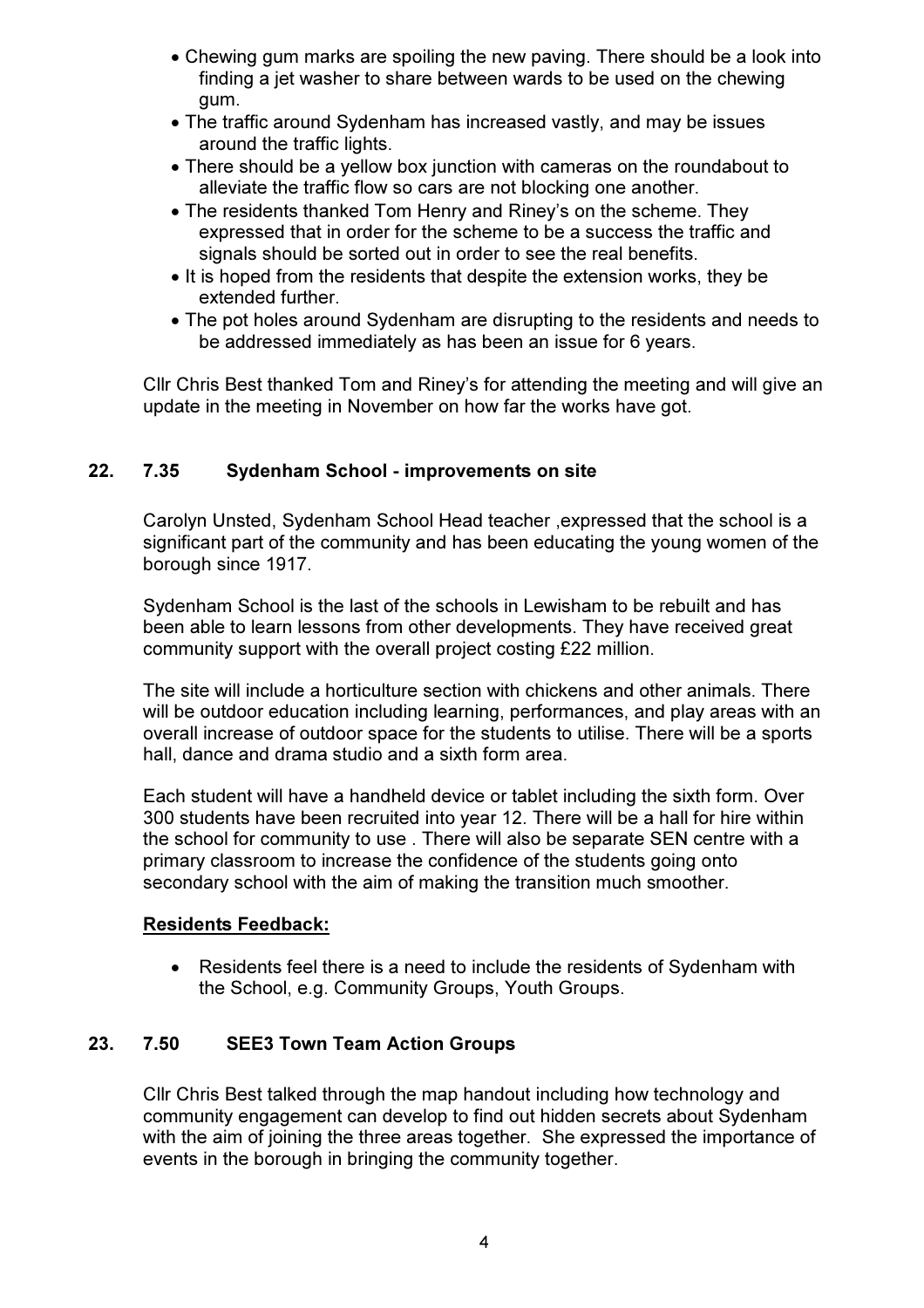Cllr Chris Best also encouraged residents to attend the SEE3 Join In meetings and give their thoughts and feedback. They are in there  $2<sup>nd</sup>$  phase as funding is until March 2013.

## 24. 8.00 Feedback from last Sydenham Assembly on 4 June None

## 25. 8.05 Sydenham Assembly Fund £12,500 - table discussion on what to fund from the top priorities

Joan Roach from Spice- talked about Time Credits. The basic principle of Time credits is 1 time credit is earned for 1 hour of time given to an organisation. Each organisation/ assembly/ coordinating group can act as a banker in order to increase community involvement. Joan added that she has made some meetings to work with Sydenham and Forest Hill Youth Forum to pilot time credits. There is a brochure available to show the places were the time credits can be spent

Jane from Rushey Green Time Bank added that they now have 5 hubs and Sydenham Library is included in this. Jane encouraged the residents to come and spend there time and share skills and will be having a 'bring and fix' for the community to share skills at Sydenham Library at the end of October.

Cllr Chris Best updated that there will be a community café in Mayor Park and to look to how the residents can develop Wells Park.

## 26. 8.30 Reaching agreement on what to fund

Cllr Chris Best explained that following the new commissioned approach, the coordinating group would develop the initiatives from the top priorities highlighted in the previous assembly and these will be brought to the next meeting. The coordinating group will particularly look at specific projects and organisations that can tie in with the funding priorities.

## 27. 8.40 Join the Sydenham Assembly Coordinating Group

Maya Onyett expressed the need for more people, including young people to join the coordinating group. These meetings occur quarterly, usually 3- 4 weeks before an assembly.

#### 28. 8.45 Information items and open questions and answers

#### • Online Consultation

Cllr Chris Best explained that there is online consultation about discretionary rate relief for charities and some social enterprise organisations. Those interested should go online. Consultations include sporting priorities and sport for arts organisations.